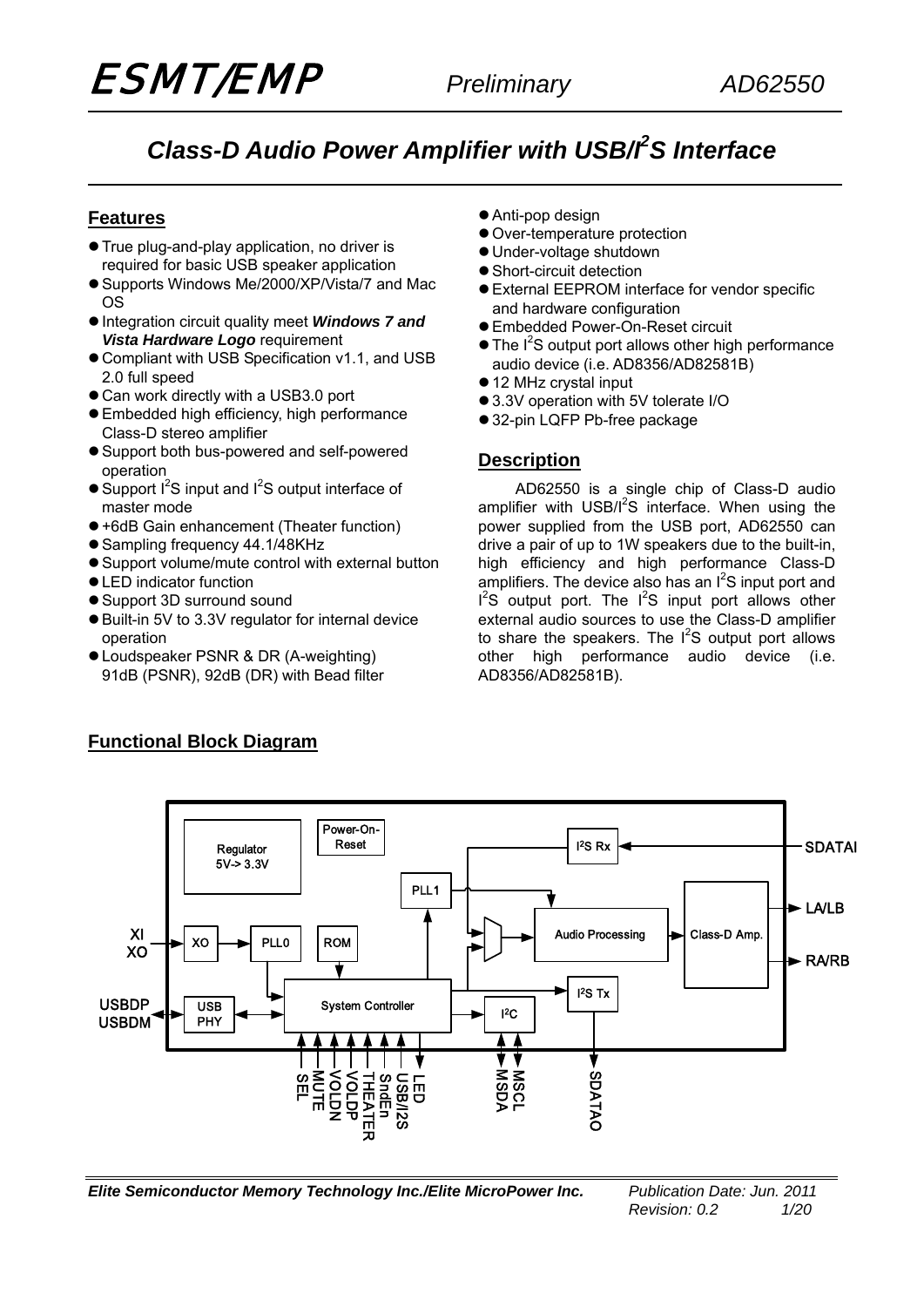

## **Pin Assignment**



## **Pin Description**

| Pin            | Name                  | <b>Type</b>  | Description                    | Characteristics                              |  |
|----------------|-----------------------|--------------|--------------------------------|----------------------------------------------|--|
| 1              | <b>MSDA</b>           | I/O          | $l2C$ 's SDA of master mode    | 5V tolerant Schmitt trigger TTL input buffer |  |
| $\overline{2}$ | <b>MSCL</b>           | $\circ$      | $l^2C$ 's SCL of master mode   |                                              |  |
| 3              | $\overline{PDO}$      | $\circ$      | Power-down output              |                                              |  |
| 4              | <b>SDATAO</b>         | $\circ$      | Serial audio output            |                                              |  |
| 5              | <b>LRCIN</b>          | $\circ$      | L/R clock output               |                                              |  |
| 6              | <b>BCLK</b>           | $\circ$      | <b>BCLK</b> output             |                                              |  |
| $\overline{7}$ | <b>SDATAI</b>         | T            | Serial audio data input        | 5V tolerant Schmitt trigger TTL input buffer |  |
| 8              | <b>MCLK</b>           | $\circ$      | Master clock(256xFs)           |                                              |  |
| 9              | <b>GNDR</b>           | P            | Ground for right channel       |                                              |  |
| 10             | <b>RB</b>             | $\circ$      | Right channel output-          |                                              |  |
| 11             | <b>RA</b>             | O            | Right channel output+          |                                              |  |
| 12             | <b>VDDR</b>           | P            | Supply for right channel       |                                              |  |
| 13             | <b>VDDL</b>           | P            | Supply for left channel        |                                              |  |
| 14             | LA                    | $\circ$      | Left channel output+           |                                              |  |
| 15             | <b>LB</b>             | $\Omega$     | Left channel output-           |                                              |  |
| 16             | <b>GNDL</b>           | $\mathsf{P}$ | Ground for left channel        |                                              |  |
| 17             | $\overline{USB}/I^2S$ | I            | Signal input mode selection    | 5V tolerant Schmitt trigger TTL input buffer |  |
|                |                       |              | 0: USB mode; $1: I2S$ mode     |                                              |  |
| 18             | <b>LED</b>            | O            | <b>LED</b> indicator           |                                              |  |
| 19             | <b>SEL</b>            |              | The external amplifier adopted | 5V tolerant Schmitt trigger TTL input buffer |  |
|                |                       |              | 0: AD8356; 1: AD82581B         | With internal pull-up resistor               |  |

*Elite Semiconductor Memory Technology Inc./Elite MicroPower Inc. Publication Date: Jun. 2011*